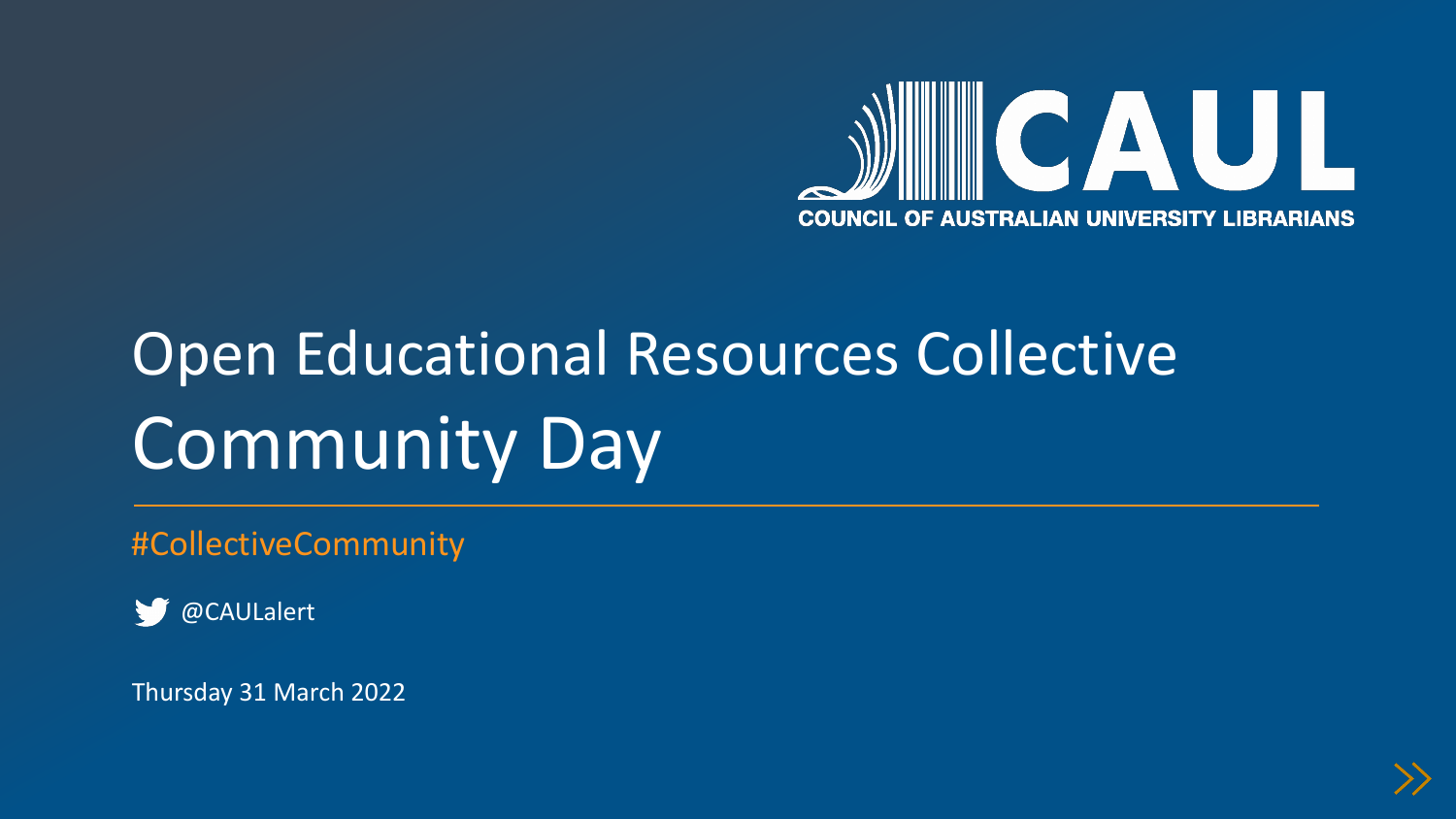# <span id="page-1-0"></span>**PROGRAM** | Thursday 31 March 2022

| 11:00am - 11:55am AEDT<br>8:00am - 8:55am AWST<br>10:00am - 10:55am AEST<br>10:30am - 11:25am ACDT<br>$1:00$ pm $-1:55$ pm NZDT      | <b>Pre-Event Session: Open Textbooks 101</b><br>Richard Levy, University of South Australia   Steven Chang, La Trobe University   Tahnee Pearse, University of Southern<br><b>Oueensland</b><br>OERs are expanding globally as a more equitable, flexible and adaptable medium to provide textbook content for teaching and learning,<br>transforming how course materials can be accessed, adapted, shared and updated, and creating an expansive collection of quality, peer-<br>reviewed texts that are available to anyone, anywhere, anytime. OER provide more control and flexibility for authors to publish and<br>collaborate in ways that transcend the current limitations and restrictions of traditional commercial textbook publishing. This session will<br>explore the basics of OER, what they are, how they work and the key benefits to academics, students and libraries. |
|--------------------------------------------------------------------------------------------------------------------------------------|----------------------------------------------------------------------------------------------------------------------------------------------------------------------------------------------------------------------------------------------------------------------------------------------------------------------------------------------------------------------------------------------------------------------------------------------------------------------------------------------------------------------------------------------------------------------------------------------------------------------------------------------------------------------------------------------------------------------------------------------------------------------------------------------------------------------------------------------------------------------------------------------|
| 12:00pm - 12:15pm AEDT<br>$9:00$ am $-9:15$ am AWST<br>11:00am - 11:15am AEST<br>11:30am - 11:45am ACDT<br>$2:00$ pm $-2:15$ pm NZDT | <b>Welcome, Acknowledgment of Country and Introduction</b><br>Fiona Salisbury, Program Director (Enabling a Modern Curriculum), Western Sydney University   Kate Davis, Director, Strategy<br>& Analytics, Council of Australian University Librarians                                                                                                                                                                                                                                                                                                                                                                                                                                                                                                                                                                                                                                       |
| 12:15pm - 12:30pm AEDT<br>9:15am - 9:30am AWST<br>11:15am - 11:30am AEST<br>11:45am - 12:00pm ACDT<br>$2:15$ pm $-2:30$ pm NZDT      | <b>Overview of the Collective</b><br>Tahnee Pearse, Project Lead (Open Educational Resources Collective Pilot), University of Southern Queensland<br>Learn about the origin of the CAUL Open Educational Resources (OER) Collective Pilot Project, our aims and the Collective model.                                                                                                                                                                                                                                                                                                                                                                                                                                                                                                                                                                                                        |
| 12:30pm - 1:15pm AEDT<br>9:30am - 10:15am AWST<br>11:30am - 12:15pm AEST<br>12:00pm - 12:45pm ACDT<br>2:30pm - 3:15pm NZDT           | <b>Keynote</b><br>Amy Hofer, Statewide Open Education Program Director, United States<br>We will be joined by Amy Hofer, an open education practitioner, based in North America, who will share their experience and insight on<br>the topic of "The importance of community in support of Open Educational Resources". The speaker has broad experience coordinating<br>state-wide open education initiatives.                                                                                                                                                                                                                                                                                                                                                                                                                                                                              |
| $1:15$ pm $-1:30$ pm AEDT<br>10:15am - 10:30am AWST<br>12:15pm - 12:30pm AEST<br>12:45pm - 1:00pm ACDT<br>$3:15$ pm $-3:30$ pm NZDT  | <b>Introduction to the Communities of Practice</b><br>Kate Davis, Director, Strategy & Analytics, Council of Australian University Librarians<br>Community is key to the success of Collective and the advancement of OER in Australian higher education institutions. The CAUL OER<br>Communities of Practice (CoPs) aim to provide a supportive environment for professional development, information sharing and<br>networking for two groups - Library professionals and Academic staff members. This session will provide an overview of the CoPs and the<br>schedule of topics that these groups will explore.                                                                                                                                                                                                                                                                         |

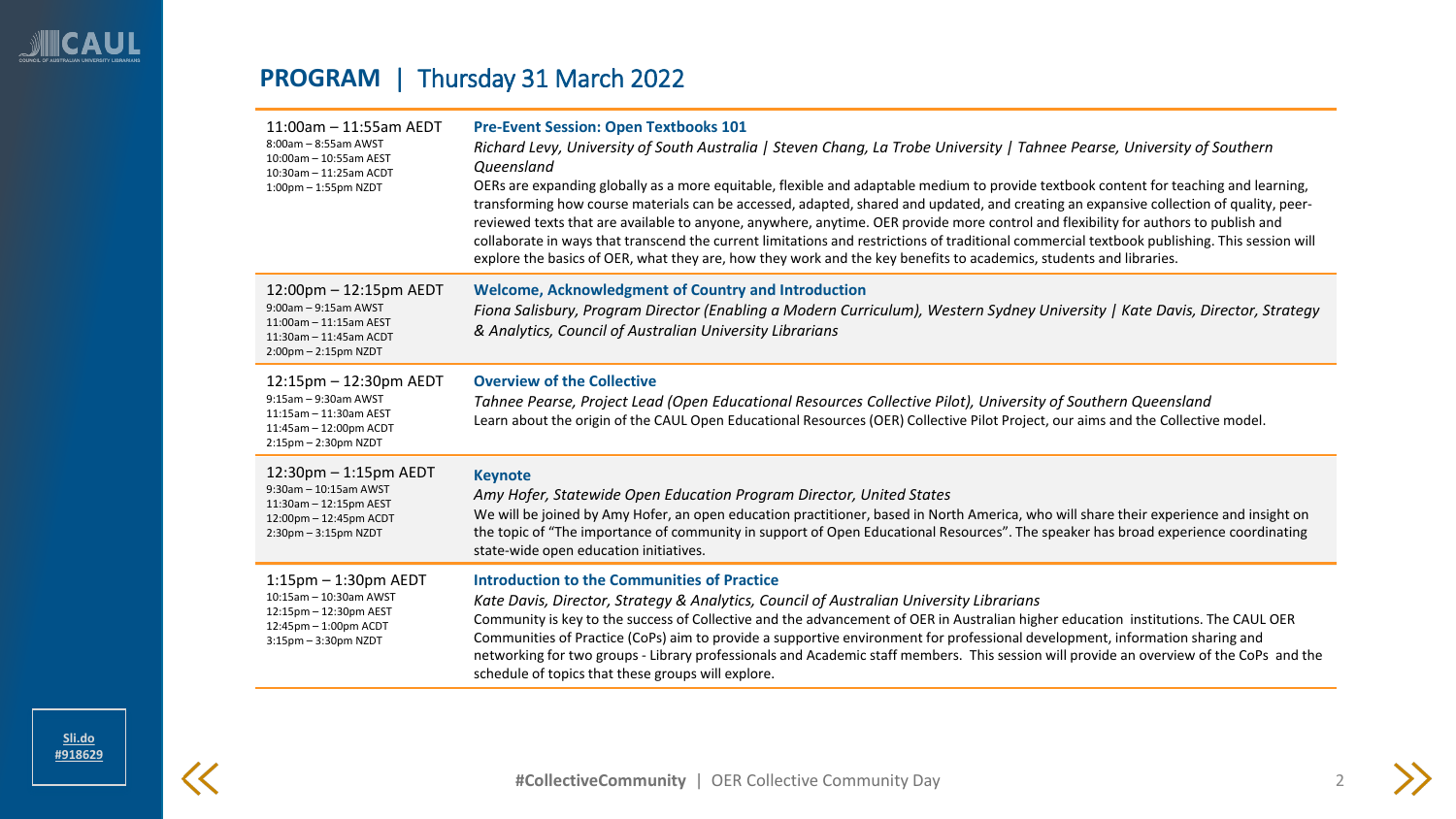# **PROGRAM** | Thursday 31 March 2022

| $1:30$ pm $- 2:00$ pm AEDT<br>10:30am - 11:00am AWST<br>12:30pm - 1:00pm AEST<br>$1:00$ pm $-1:30$ pm ACDT<br>3:30pm - 4:00pm NZDT    | 38<br><b>Break</b>                                                                                                                                                                                                                                                                                                                                                                                                                                                                                                                                                             |
|---------------------------------------------------------------------------------------------------------------------------------------|--------------------------------------------------------------------------------------------------------------------------------------------------------------------------------------------------------------------------------------------------------------------------------------------------------------------------------------------------------------------------------------------------------------------------------------------------------------------------------------------------------------------------------------------------------------------------------|
| $2:00$ pm $- 2:10$ pm AEDT                                                                                                            | <b>The Collective Grants Program</b>                                                                                                                                                                                                                                                                                                                                                                                                                                                                                                                                           |
| 11:00am - 11:10am AWST                                                                                                                | Kate Davis, Director, Strategy & Analytics, Council of Australian University Librarians                                                                                                                                                                                                                                                                                                                                                                                                                                                                                        |
| 1:00pm - 1:10pm AEST                                                                                                                  | The Collective Grants Program provides small grants for academic authors who are writing open textbooks to be published on the                                                                                                                                                                                                                                                                                                                                                                                                                                                 |
| $1:30$ pm $-1:40$ pm ACDT                                                                                                             | Collective platform. In this session, find out how to apply for a grant and what the Governance Group will be looking for when they assess                                                                                                                                                                                                                                                                                                                                                                                                                                     |
| $4:00$ pm $-4:10$ pm NZDT                                                                                                             | expressions of interest from authors.                                                                                                                                                                                                                                                                                                                                                                                                                                                                                                                                          |
| $2:10$ pm $-2:30$ pm AEDT                                                                                                             | <b>The Collective Workflow</b>                                                                                                                                                                                                                                                                                                                                                                                                                                                                                                                                                 |
| 11:10am - 11:30am AWST                                                                                                                | Jaime Royals, University of Adelaide   Samara Rowling, independent consultant                                                                                                                                                                                                                                                                                                                                                                                                                                                                                                  |
| $1:10$ pm $-1:30$ pm AEST                                                                                                             | The Collective workflow has been developed to clearly step through the process of OER production from initiation through planning,                                                                                                                                                                                                                                                                                                                                                                                                                                             |
| $1:40$ pm $-2:00$ pm ACDT                                                                                                             | drafting, design, review, publishing and evaluation. This session will introduce the seven stages of the workflow and showcase a selection                                                                                                                                                                                                                                                                                                                                                                                                                                     |
| 4:10pm - 4:30pm NZDT                                                                                                                  | of templates and guides that have been created to support Collective members in the creation of open textbooks.                                                                                                                                                                                                                                                                                                                                                                                                                                                                |
| $2:30$ pm $-3:10$ pm AEDT                                                                                                             | <b>Q&amp;A for Library Staff and Authors</b>                                                                                                                                                                                                                                                                                                                                                                                                                                                                                                                                   |
| 11:30am - 12:10pm AWST                                                                                                                | Facilitated by Kate Davis, Director, Strategy & Analytics, Council of Australian University Librarians                                                                                                                                                                                                                                                                                                                                                                                                                                                                         |
| $1:30$ pm $-2:10$ pm AEST                                                                                                             | Join our panel of experts for a question and answer session where you can pose questions about finding, using, adapting and creating                                                                                                                                                                                                                                                                                                                                                                                                                                           |
| $2:00$ pm $- 2:40$ pm ACDT                                                                                                            | open textbooks, as well as any questions you might have about the Collective and how it operates. We'll take questions throughout the                                                                                                                                                                                                                                                                                                                                                                                                                                          |
| 4:30pm - 5:10pm NZDT                                                                                                                  | event, and you can also pose them in advance via Slido.                                                                                                                                                                                                                                                                                                                                                                                                                                                                                                                        |
| $3:10$ pm $-3:55$ pm AEDT<br>12:10pm - 12:55pm AWST<br>$2:10$ pm $-2:55$ pm AEST<br>$2:40$ pm $-2:25$ pm ACDT<br>5:10pm - 5:55pm NZDT | <b>Panel: Open Textbook Advocacy: Engaging Your Academic Community</b><br>Facilitated by Fiona Tyson, University of Canterbury<br>The drivers for academic libraries in engaging with open textbooks are not always the same as the drivers for academics. Academics,<br>librarians and copyright specialists come together in this discussion panel to share different approaches to engaging academics' interest in<br>open textbooks. Join us to learn strategies for ensuring your library's promotion of open textbooks anticipates and responds to academic<br>concerns. |
| $3:55$ pm $-4:00$ pm AEDT<br>12:55pm - 1:00pm AWST<br>$2:55$ pm $-3:00$ pm AEST<br>$2:25$ pm $-2:30$ pm ACDT<br>5:55pm - 6:00pm NZDT  | <b>Close</b><br>Tahnee Pearse, Project Lead (Open Educational Resources Collective Pilot), University of Southern Queensland                                                                                                                                                                                                                                                                                                                                                                                                                                                   |

 $\ll$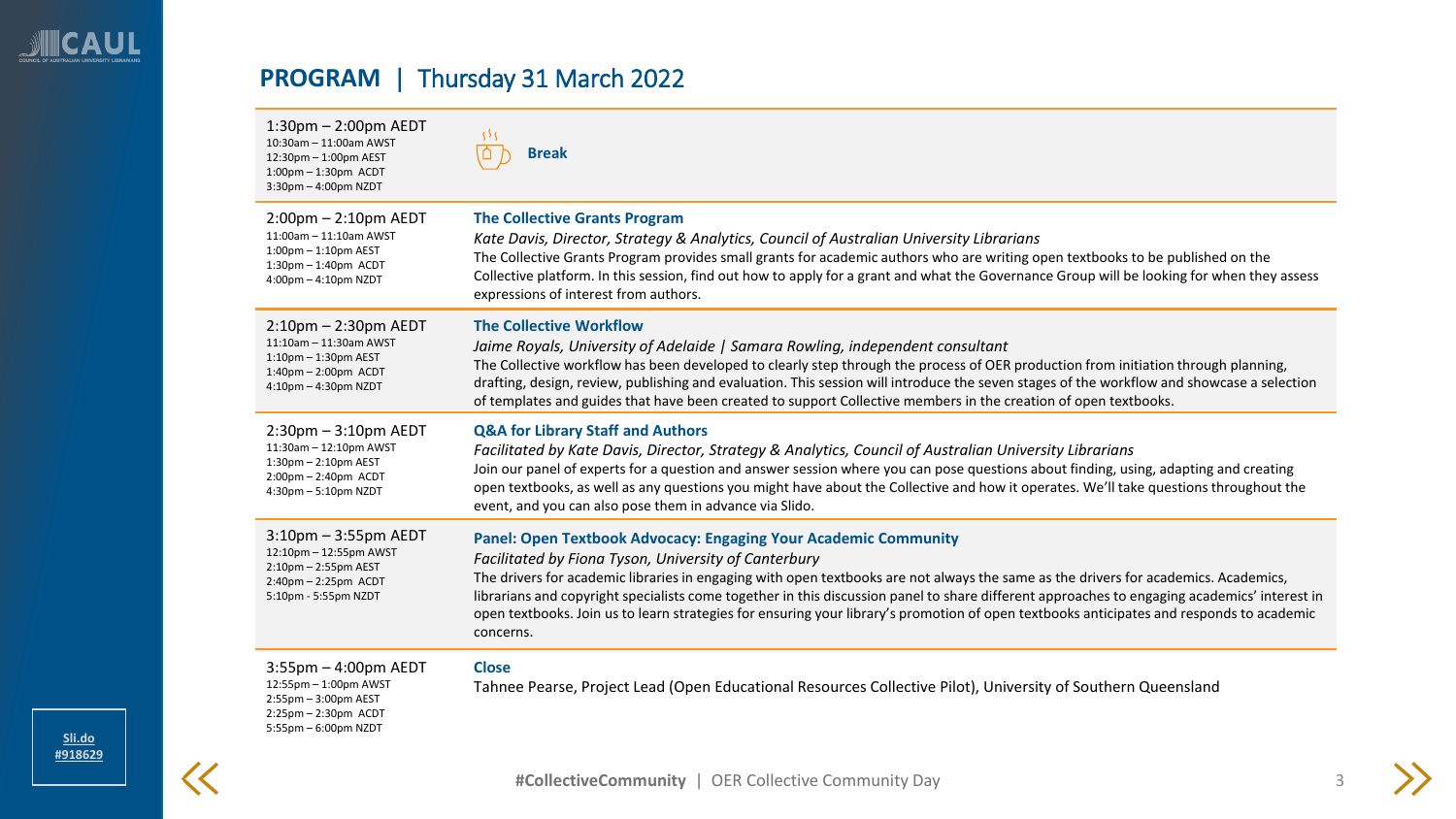<span id="page-3-0"></span>

### **KEYNOTE SPEAKER**





### AMY HOFER Statewide Open Education Program Director, United States

Amy Hofer, Statewide Open Education Program Director, has coordinated Oregon's OER program for higher education since 2015. Visit the Open Oregon Educational Resources website at [openoregon.org](http://secure-web.cisco.com/1QkAcytVyGGoGi9YgFPJS19zd25ug-LIASbtRPHbpz2P823R8v8eismCnx6-Eu8KZtRbPUV4QPeO-UCzDo71KeUqVKXFZYZj9iRl2F15h-hNhCj4zPIJwW1rs0EsrRGAzxWHxcujtsh2N-uWGMrtVWB_d9iveiDmGZsuTAQYpyK1fNcjatSLCzL1ugIvGzH95ytRz0NAXxBhkQffLzgf9AaXKd56trV96Zedk-q9DppP-5psnoqMZ2ft65BcQpPoQHwiCFU7XUf2psURMHpmcq4H88VjEJOo0JY1iWYKxJ0_SxaJ3uPfAm5pHc1ce2AwZhVtZV51iCe4poQXifmdlgHSh0RE_aM3ZStjptu-BsKsfqHLMKJvdNNee3Ibayu4Fa4XnE8ve2NJbkCRHKgWeh1CAEAMMu9F19Sxjf-BwcTN77E63OSJiQT-Chq4rcheK/http%3A%2F%2Fopenoregon.org) to learn more about projects under way in Oregon and resources used across the state. Amy oversees the state's OER grant program which has resulted in both student savings and pedagogical innovation. Amy also advocates for OER funding with the Higher Education Coordinating Commission, and champions textbook affordability legislation to improve the transparency of course materials costs for students and to require colleges and universities to plan strategically to reduce textbook costs.

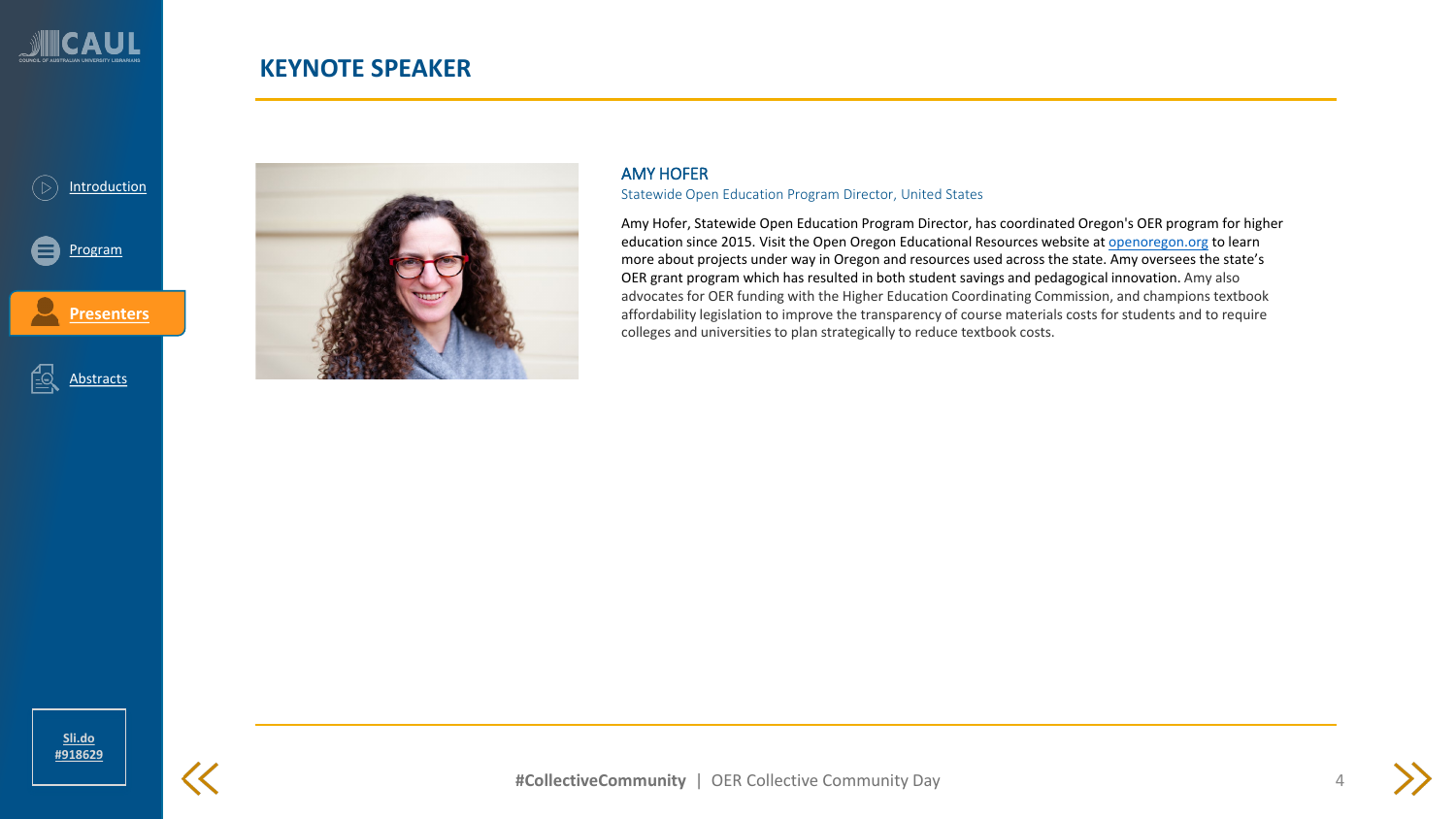

**[Presenters](#page-3-0)**

Abstracts

[Program](#page-1-0)

### **PRESENTERS |** Speakers



JAMES COOK<br>UNIVERSITY





in Dr AMANDA WHITE @AmandasAudit

Deputy Head (Education), Accounting Discipline Group, University of Technology Sydney

national working projects and committees relating to open practice and education resources.

Dr Amanda White is an AAUT Teaching Excellence winner in Law, Business, Economics and related fields. She is Deputy Head (Education) for the Accounting Discipline Group at the UTS Business School and her teaching focuses on making accounting understandable by everyone and anyone. Her current project is an Open Textbook for introductory accounting students.

Alice Luetchford is the Open Education Librarian at James Cook University. This role includes the development of open education resources such as ebooks using the publishing platform, Pressbooks. Alice has worked in a variety of roles in academic libraries including Law Librarian and Liaison Librarian for Business, Criminology, Politics and Creative Media. Alice is currently on a number of university and

 $\blacksquare$ 



 $\blacksquare$ CHLOE CZERWIEC @libchlo

ALICE LUETCHFORD @LuetchfordAlice Open Education Librarian, James Cook University

Senior Librarian (Copyright), University of Western Australia

Chloe has been the Senior Librarian (Copyright) at UWA since 2016. She's interested in copyright education and open licensing, and is looking forward to supporting the creation of amazing Australian OERs. When she's not working she's parenting a busy toddler and enjoying Perth's park scene.



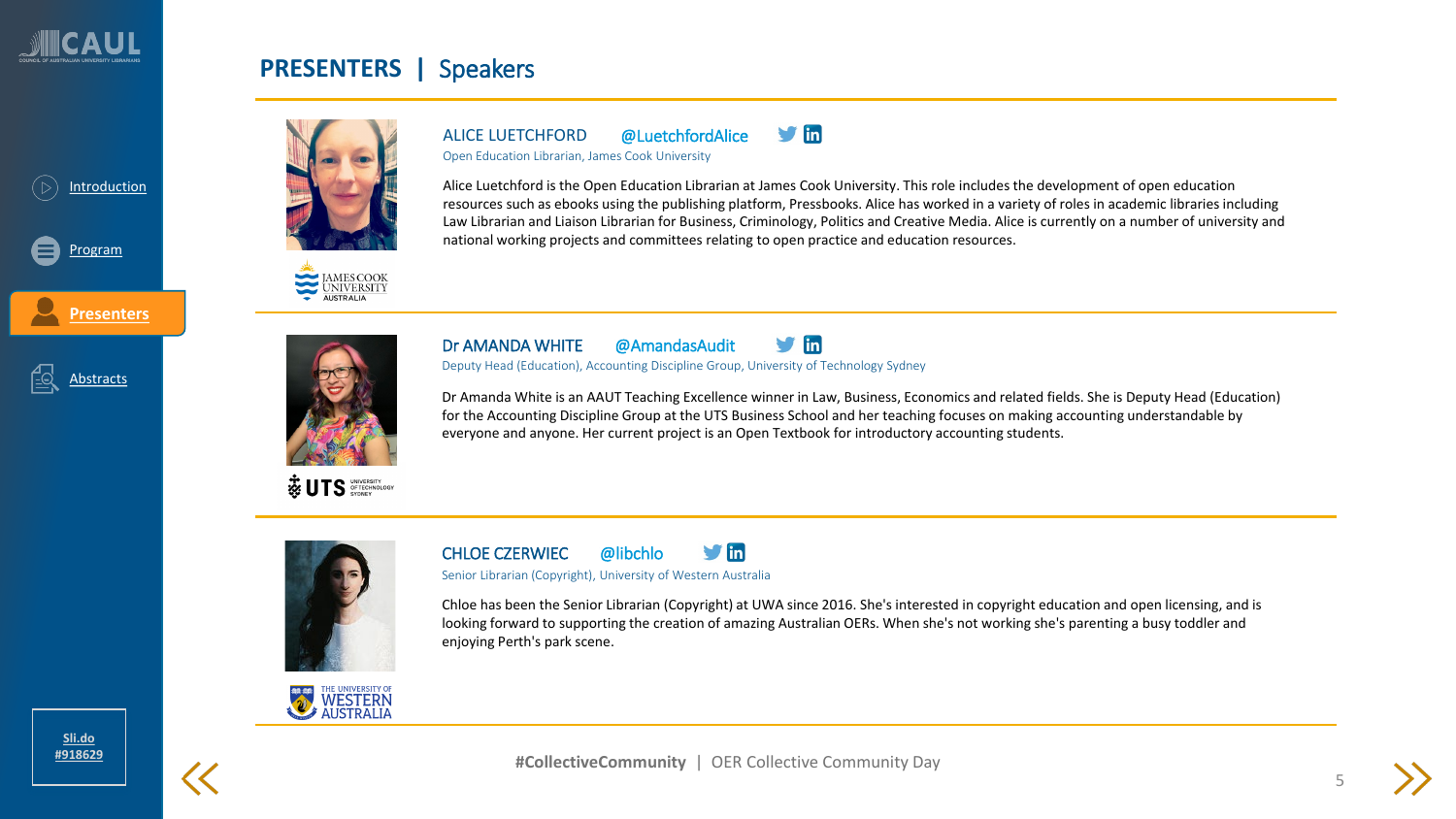[Program](#page-1-0)

**[Presenters](#page-3-0)**

Abstracts

## **PRESENTERS |** Speakers







**WESTERN SYDNEY** W

### Dr Eseta Tualaulelei

### Senior lecturer (Early Childhood Curriculum and Pedagogy), University of Southern Queensland

Eseta Tualaulelei teaches cross-cultural communication and intercultural education in the University of Southern Queensland's School of Education. She is an 'accidental' open practitioner, having stumbled upon open assessment through a university grant program in 2019. She is a recipient of the OEGlobal UNESCO Open Educational Resources Implementation Award for Excellence 2021 and she is currently working on a second open assessment project titled "Increasing graduate capabilities in professional leadership through open assessment".



FIONA SALISBURY @fiSalisbury Executive Director Library Services, Western Sydney University

Fiona is a member of the CAUL Board and the Program Director for the Enabling a Modern Curriculum Program. Fiona has led major university-level and national projects on open access textbook publishing and digital literacies. Fiona is a Fellow of the Higher Education Academy (UK) and has also received a national Citation for Outstanding Contribution to Student Learning from the Office of Learning and Teaching for her work connecting the library to the curriculum at La Trobe.





#### in FIONA TYSON

Manager, Cultural Heritage and Macmillan Brown Library, University of Canterbury

I have worked in academic libraries for 15 years, and for the last few years have focussed on issues of textbook access. In 2020, I led a project investigating NZ academics' perspectives of textbooks following the experience of pandemic-related lockdowns. Since then, I have led an initiative for New Zealand university libraries to collaboratively fund the publication of a textbook on the New Zealand legal system, advocated for the use of open textbooks at the University of Canterbury and am now a project member of the CAUL OER Collective Pilot.

6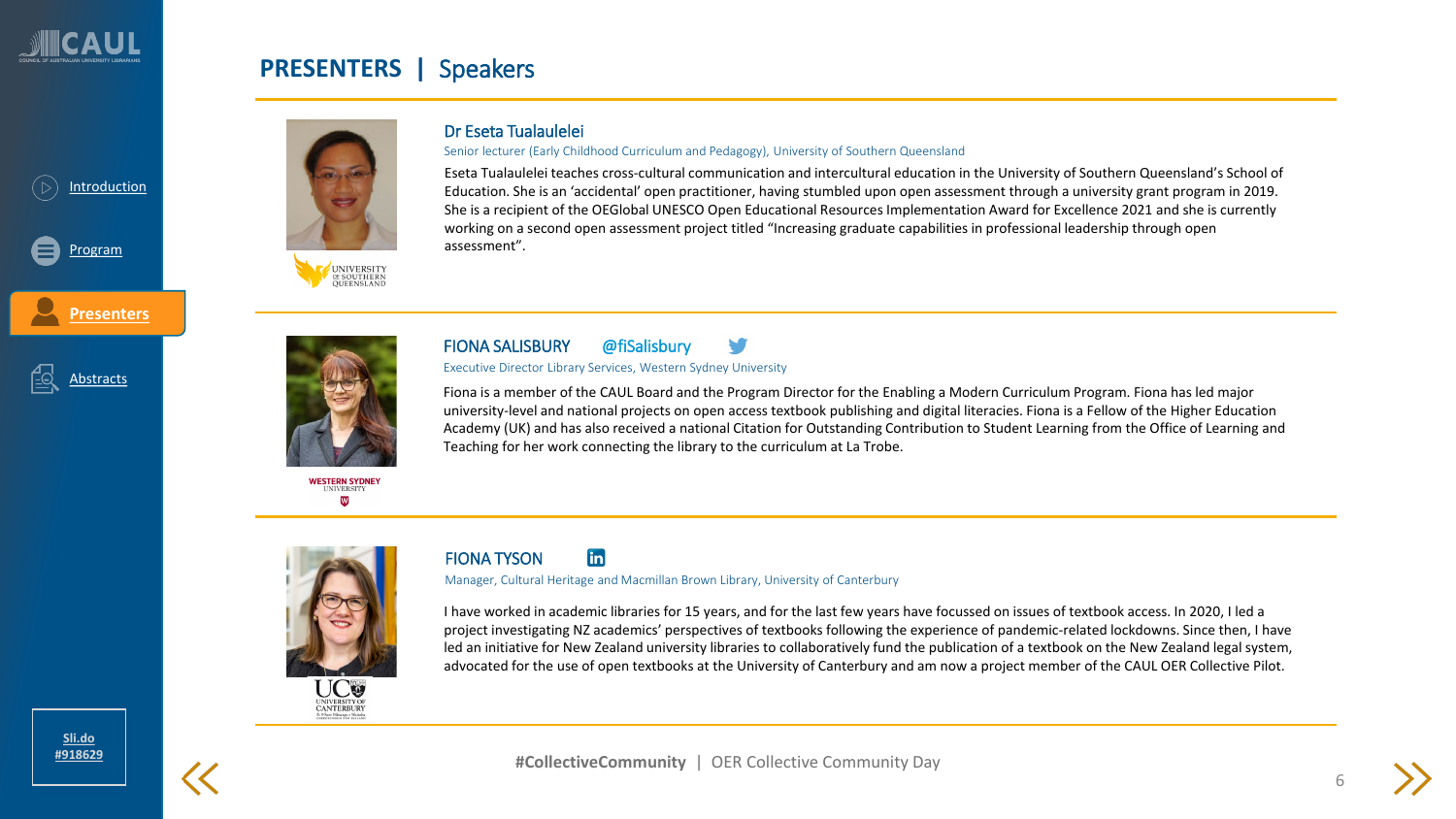

**[Presenters](#page-3-0)**

Abstracts

[Program](#page-1-0)

### **PRESENTERS |** Speakers

JAIME ROYALS



Jaime works as the Senior Manager, Collections & Access Services at the University of Adelaide, where she is responsible for ensuring students have access to resources to support them in their studies. Jaime has a keen interest in open access, including the development

and provision of open educational resources, which stems from her previous role in learning engagement.





**EX LA TROBE** 

#### JAY GLAISYER @jay\_glaisyer  $\blacksquare$ Acting University Librarian, La Trobe University

Senior Manager, Collections & Access Services, University of Adelaide

in

Jay has a long and varied career in the Library and Information Industry, both in the UK and in Australia. Recent roles include over ten years in senior management positions at EBSCO Information services; four years as Senior Manager, Business Development at CAVAL; Senior Manager/Associate University Librarian, Learning and Development at La Trobe University Library, and currently, Acting University Librarian, La Trobe University. Passions and experience include leading through change, stakeholder engagement, building high functioning teams, cultural change, and collaborating with key partners to position academic libraries for success.



#### $\blacksquare$ KATE DAVIS @katiedavis

Director, Strategy & Analytics, CAUL

Kate has a background in theoretical and applied library and information research, scholarship of teaching and learning, library and information education, and digital learning and teaching. She has more than a decade of experience in digital learning and teaching in a variety of academic roles. She works across CAUL's strategic programs and oversees CAUL's Analytics Service.

**SECAUL** 

**[Sli.do](https://app.sli.do/event/uj0mwr2z/live/questions)  [#918629](https://www.sli.do/)**



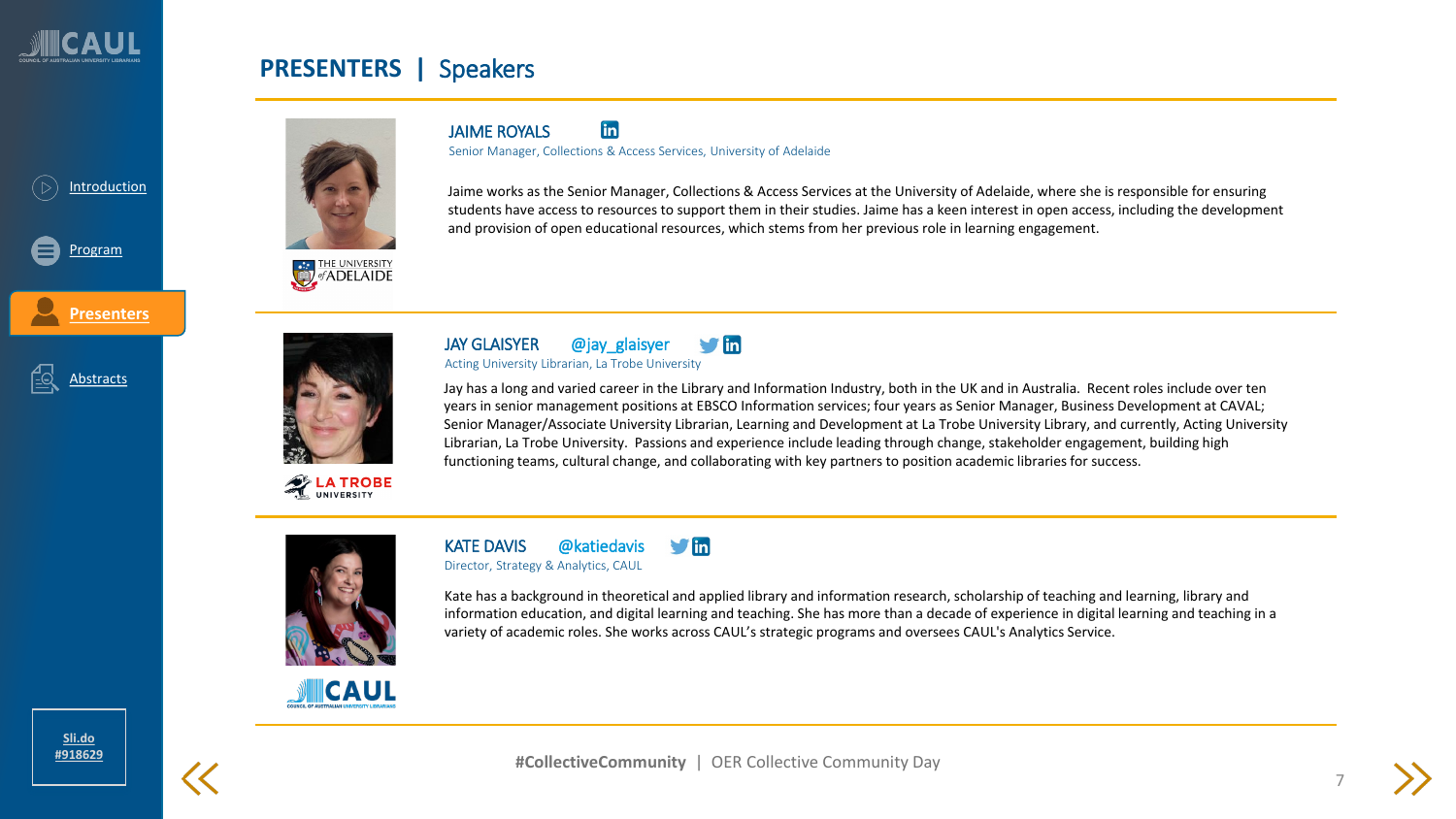

**[Presenters](#page-3-0)**

Abstracts

[Program](#page-1-0)

### **PRESENTERS |** Speakers



in NIKKI ANDERSEN

Open Education Content Librarian, University of Southern Queensland

Nikki Andersen is the Open Education Content Librarian at the University of Southern Queensland. In this role she supports open educational practices, including the development of open textbooks using the open publishing platform, Pressbooks. She also has previous experience as a Copyright Officer, Metadata Librarian, Researcher and a Diversity and Inclusion Officer. She is interested in the relationship between open educational practice, social justice and student success. Nikki is also part of CAUL's Open Educational Resources Professional Development Program Project Team.



**University of South Australia**  RICHARD LEVY in

Manager of Collections and Copyright Services , University of South Australia

Richard Levy is the Manager of Collections and Copyright Services at the University of South Australia. He has 25 years' experience working across the library, library technology and academic publishing sectors in ANZ, Europe, Asia, Africa and the Middle East.



RICHARD WHITE @rkawhite

Manager Copyright and Open Access, University of Otago

Richard White is the Manager Copyright and Open Access, University of Otago. He has been working in the open access space for about 10 years, including educating others about OERs, helping make them and using them to teach. When not being a copyright nerd he is also a CC- licensing musician making more open content for others to use and enjoy.







8